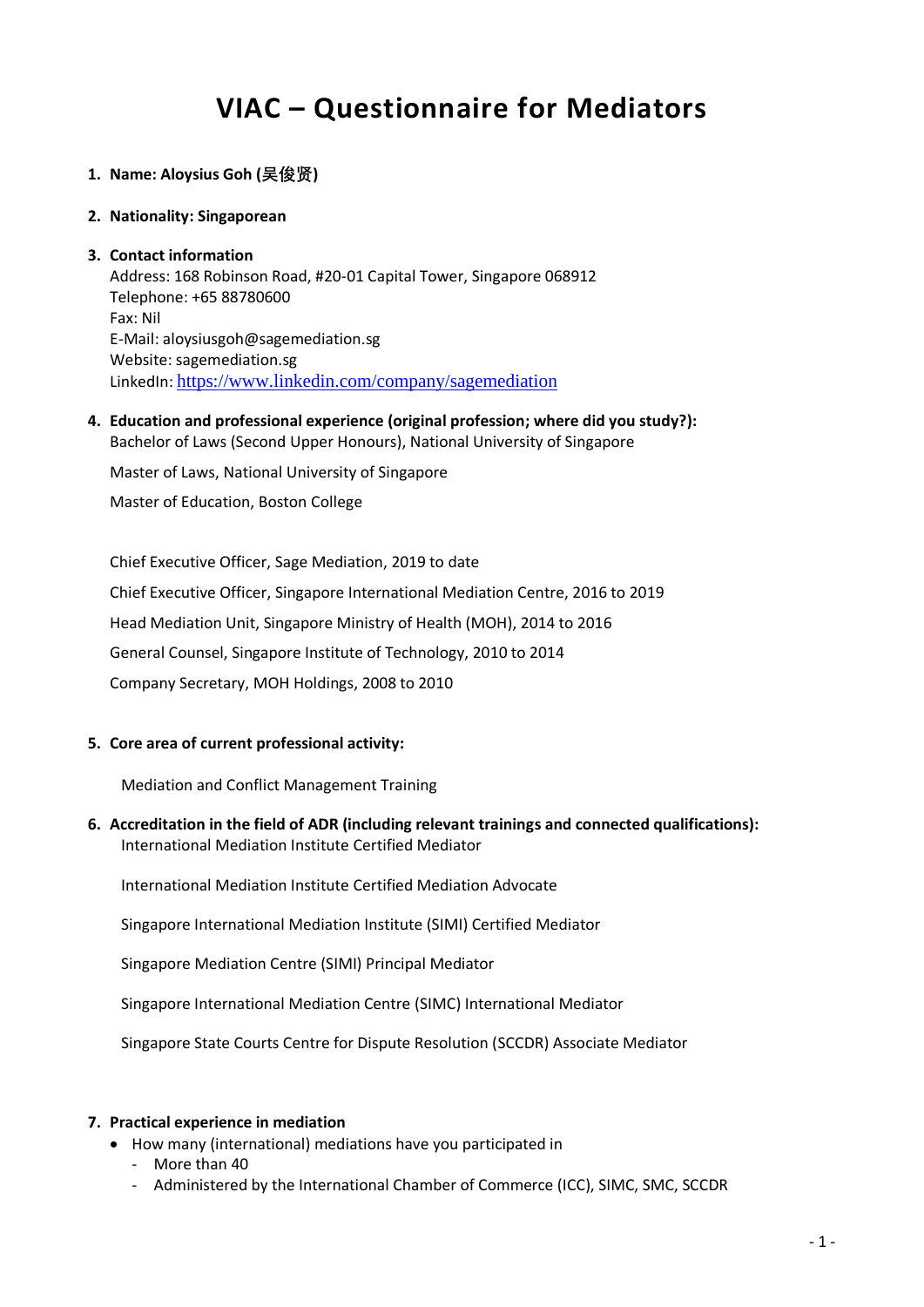- Finance, infrastructure, construction, procurement of goods and services, family property, shareholding, aviation, medical negligence, shipping, insurance
- All the international matters had lawyers present to represent parties. More than half involved 3 or more parties, with one involving 5 different groups of disputants. 5 were done through a virtual platform (because of Covid-19 related travel restrictions) and the rest were in-person.
- How often have you acted in a different function (e.g. consultant, expert)? 0
- What other ADR-experience do you have? None.

# **8. Languages (including levels)**

Mother tongue: English

Working languages (i.e. languages in which you have both a spoken and written command so that you may conduct mediation proceedings in this language): Mandarin

Basic knowledge: Nil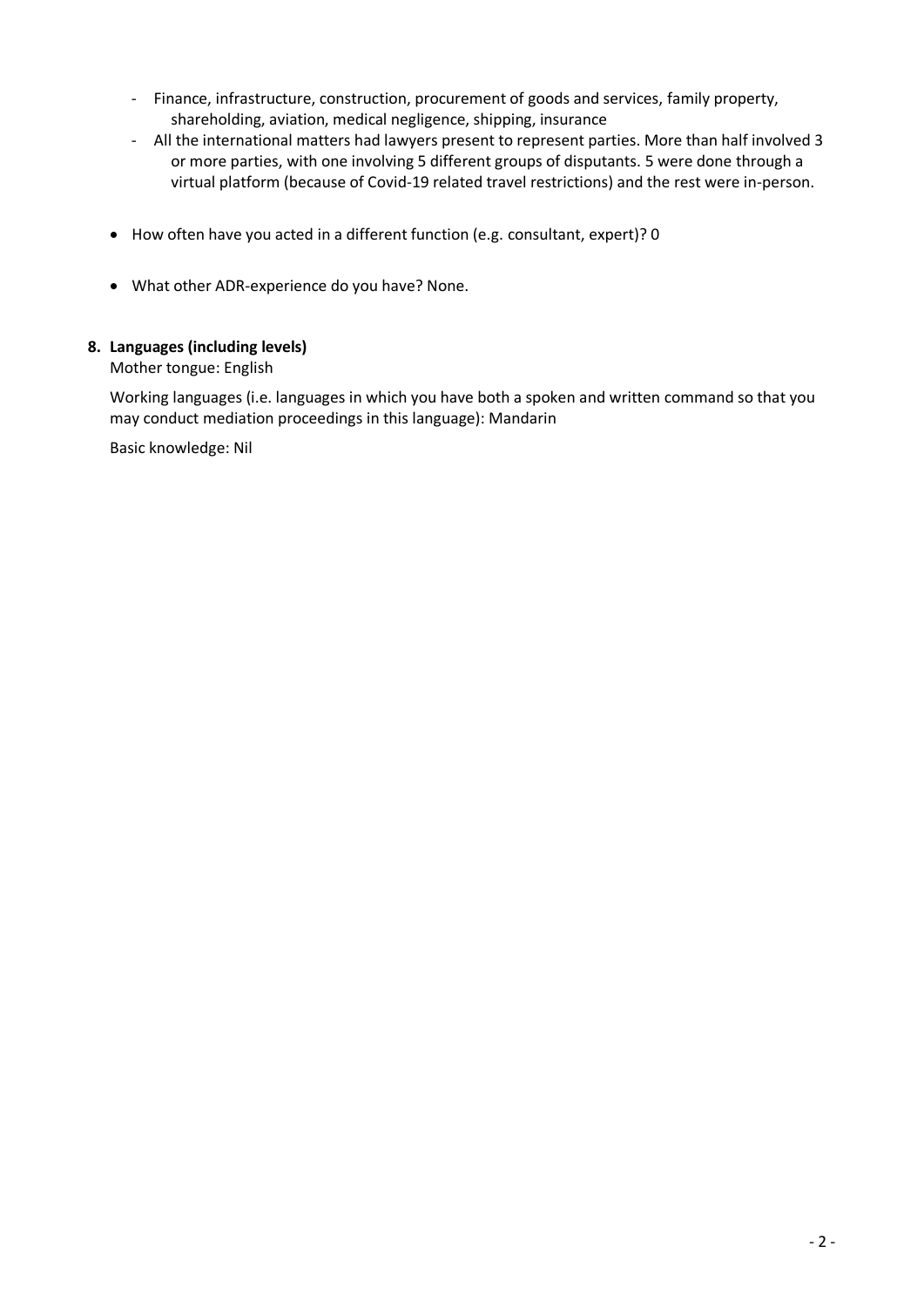## **9. Style of mediation**

*Where do you see yourself? Please tick box as appropriate or indicate your preferred style.*



*©* Alexander, Nadja (2011) "The Mediation Meta-Model - the realities of mediation practice," *ADR Bulletin*: Vol. 12: No. 6, Article 5. Available at: [http://epublications.bond.edu.au/adr/vol12/iss6/5;](http://epublications.bond.edu.au/adr/vol12/iss6/5) *see also here for a detailed description of the 6 mediation styles.*

I have developed a unique "directive" approach which has a blend of settlement and facilitative mediation styles. This has proven useful for disputes involving Asian parties where they appreciate both a degree of selfdetermination and non-binding mediator-guidance when crafting the solution.

## **10. Please describe aspects of your personality which could be interesting to clients you are going to mediate; what would former clients emphasize in your work?**

I invest much time to first listen to the parties and seek to grasp what are their deeper priorities. Where the parties encounter an impasse during the problem-solving process, I will draw on my own experiences from other negotiations and mediations to help them look at the dispute from different perspectives. This has often proven successful in not only achieving creative solutions but also helping parties gain emotional closure.

Clients have given encouraging compliments on my ability to grasp complex commercial arrangements, manage difficult parties, and perseverance to achieve sustainable and satisfying deals.

# **11. Publications and other activities in ADR related matters (e.g. training sessions, seminars, conferences, articles and others):**

## Selected Training Appointments

Coordinator and Leader of the Aranda International Mediation Leaders Programme (sagemediation.sg/aranda)

Lead Trainer for Sage Mediation Programmes (sagemediation.sg)

Senior Associate Faculty for the Singapore Mediation Centre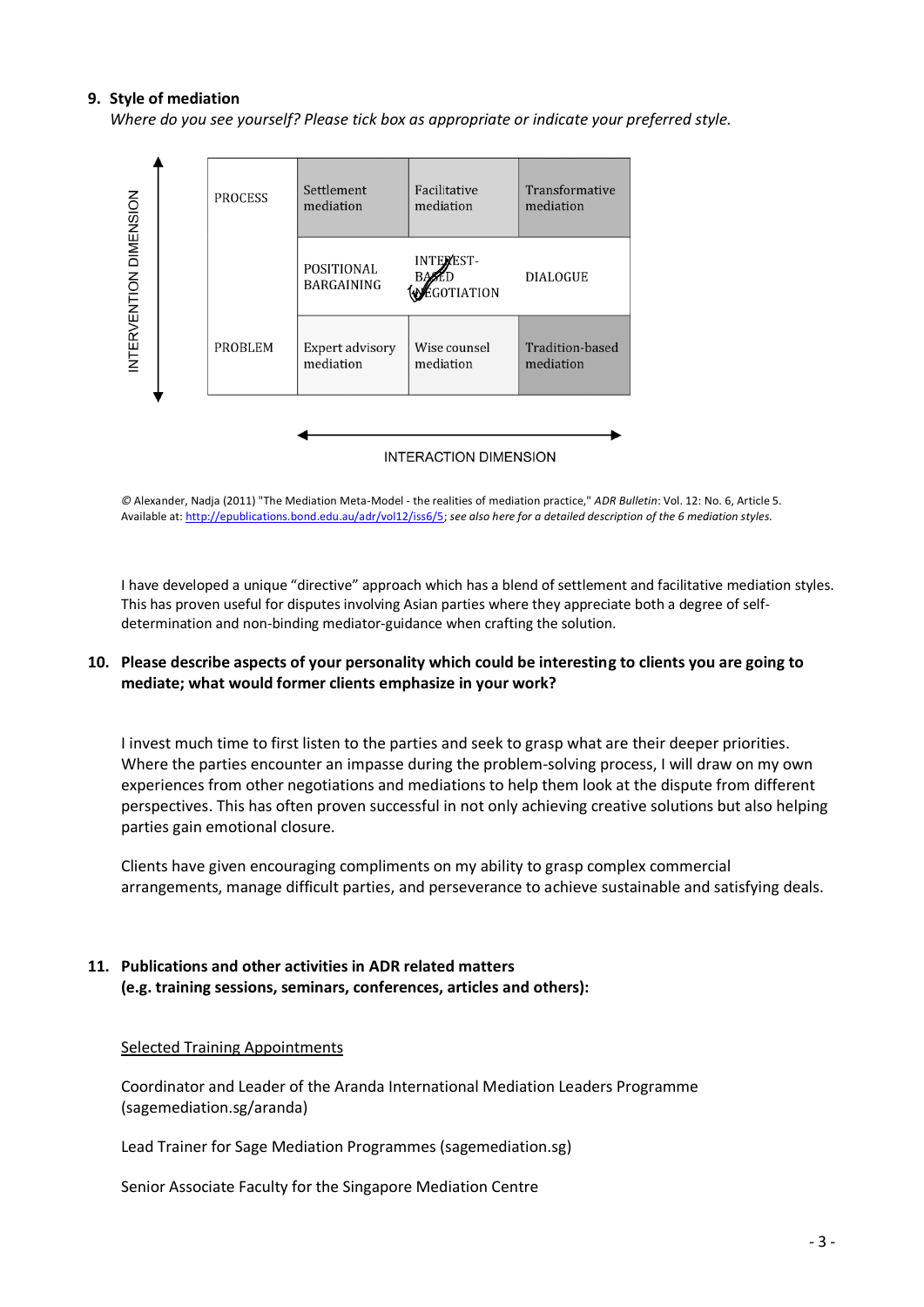# Associate Faculty for the Singapore International Dispute Resolution Academy

## Selected Conferences, Seminars and Symposiums

Spoken at multiple leading conferences including the IBA Annual Conference, IPBA Conference, International Mediation Symposium (Salzburg), Hangzhou Arbitration Conference, Delhi High Court Mediation Workshop, and KCAB Mediation Symposium, Beijing Arbitration Commission Belt Road Initiative Conference.

## Selected Publications

"The Importance of Process Design When Selecting a Mediator for Cross-Border Disputes", Who's Who Legal, October 2019

"The Youth Shall Lead Us", Mediate.com, August 2020.

## **12. Memberships in mediation institutions / functions in mediation institutions/organizations:**

International Mediation Institute Mediation Advocacy Qualifying Committee

## **13. Special expertise or specializations (***please list a maximum of three***) in your ADR-practice:**

Complex Commercial, Medical Negligence, Insurance

## **14. Soft Skills (e.g. intercultural competences):**

Intercultural competence (particularly intra-Asia disputes and disputes involving Asian with non-Asian parties), corporate coaching, organization transformation

# **15. How do you ensure your professional quality (e.g. coaching, practice supervision, etc)?**

I engage intensively in international mediation training and coaching with some of the leading mediators and conflict management experts around the world.

It is part of my practice after every mediation to have a 10 to 15min post-mediation call where the counsels can give me feedback on my conduct of the mediation.

## **16. Date of birth:** September 1978

VIAC offers mediation practitioners the possibility to present themselves on its website. VIAC reserves the right to publish any presentations submitted and to remove it as the case may be. Parties are free to nominate a mediator of their choice and so is the VIAC Board when appointing a mediator. These presentations do not constitute recommendations but may assist the parties in choosing a mediator willing to conduct proceedings according to the Vienna Mediation Rules. The fact that a mediation practitioner appears on this list, does not authorize this person to use the title "VIAC-mediator".